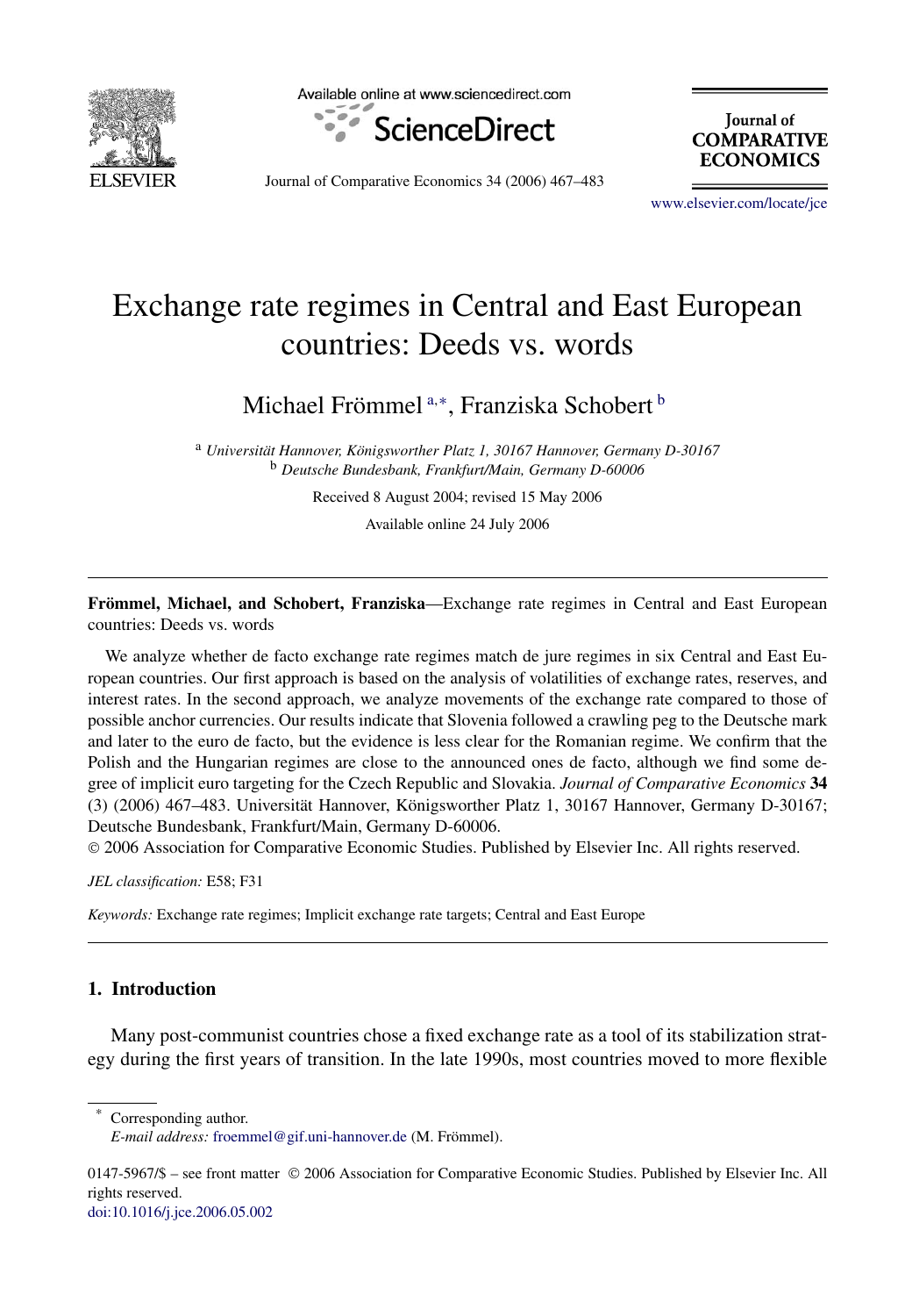arrangements [\(Sachs, 1996\)](#page--1-0). This strategy adds the benefits from pegging to the anchor currency in the beginning to the ability to cope better with volatile capital movements in the later period [\(Corker et al., 2000\)](#page--1-0). The Visegrád Group, i.e., the Czech Republic, Hungary, Poland and Slovakia, took this route (Kočenda, 2002). Officially, the Czech Republic and Slovakia opted initially for narrow horizontal bands, while Hungary and Poland chose narrow crawling bands that served the dual objectives of maintaining competitiveness and moderating inflation [\(Szapáry](#page--1-0) [and Jakab, 1998\)](#page--1-0). Subsequently, these fixed exchange rate regimes became more flexible and, after widening the bands, the Czech Republic (1997), Poland (2000) and Slovakia (1998) declared managed or freely floating exchange rates. Hungary kept a fixed exchange rate during the entire sample period, although the band width was widened substantially. In 2000 the Hungarian forint was re-pegged to the euro; in 2001, the band was widened to 15% and changed from a crawling to a horizontal band to mirror the exchange rate regime envisaged in the Exchange Rate Mechanism (ERM-2). Early in the transition, other countries opted either for completely fixed exchange rates, i.e., the Baltic countries and Bulgaria, or rather flexible regimes, i.e., Romania and Slovenia.<sup>1</sup>

This development follows the bipolar view, which emerged as a consensus mainstream opinion of exchange rate policy.<sup>2</sup> The bipolar view is based on the idea that, in a world of high capital mobility, adjustable pegs may be costly and difficult to defend so that they will be replaced by either hard pegs, i.e., currency boards and currency unions, or absolutely flexible exchange rate systems. According to official classification by the International Monetary Fund (IMF), the share of intermediate exchange rate regimes has declined during the last decade in support of this view, as [Fischer \(2001\)](#page--1-0) discusses. However, [Ishii and Habermeier \(2002\)](#page--1-0) point out that what countries say they are doing may not be what they are actually doing. Thus, fear of floating or de facto pegging has been widely accepted, as [Calvo and Reinhart \(2002\)](#page--1-0) discuss.3 Hence, the IMF has acknowledge de facto exchange rate regimes since 1999, although the new classification remains a hybrid system combining data on actual flexibility with information on the official policy framework (IMF, 2004). According to this classification, the Slovenian and Romanian exchange rate regimes are crawling pegs even though these two countries announce managed floats officially.

In addition to the standard arguments of reducing transaction costs for external trade and macroeconomic stabilization [\(Halpern and Wyplosz, 1997\)](#page--1-0), at least two major reasons can be given for why countries may not let their currency float freely.<sup>4</sup> First, small open economies are highly susceptible to exchange rate movements; therefore, the exchange rate must be considered by monetary authorities even if it is not the primary goal of monetary policy [\(Ball, 1999\)](#page--1-0). Most of the EU accession countries in Central and Eastern Europe belong to this class of countries. Second, in many emerging and transition countries, financial markets are less developed and do not allow domestic firms to borrow in their home currency, which is deemed to be the original sin by [Eichengreen and Hausmann \(1999\).](#page--1-0) Even if the exchange rate is officially floating, countries will have incentives to peg their exchange rates because their debt is nominated in foreign

<sup>1</sup> [Mussa et al. \(2000\)](#page--1-0) discuss the exchange rate arrangements chosen by transition countries.

<sup>2</sup> The bipolar view is also named as the hollowing out hypothesis or the two-corner hypothesis.

<sup>3</sup> [Fischer \(2001\),](#page--1-0) [Reinhart and Rogoff \(2004\),](#page--1-0) [Levy-Yeyati and Sturzenegger \(2005\),](#page--1-0) and [McKinnon and Schnabl](#page--1-0) [\(2004\)](#page--1-0) also support this view. [Rogoff et al. \(2004\)](#page--1-0) state that, from an ex post perspective, the de facto exchange rate regime differs from the announced one about 50 percent of the time.

<sup>4</sup> The literature on optimum currency areas surveyed by [De Grauwe \(2003\)](#page--1-0) suggests that the choice of a fixed exchange rate is reasonable for only a limited number of countries. Therefore, the choice is between a freely floating and an intermediate exchange rate regime.